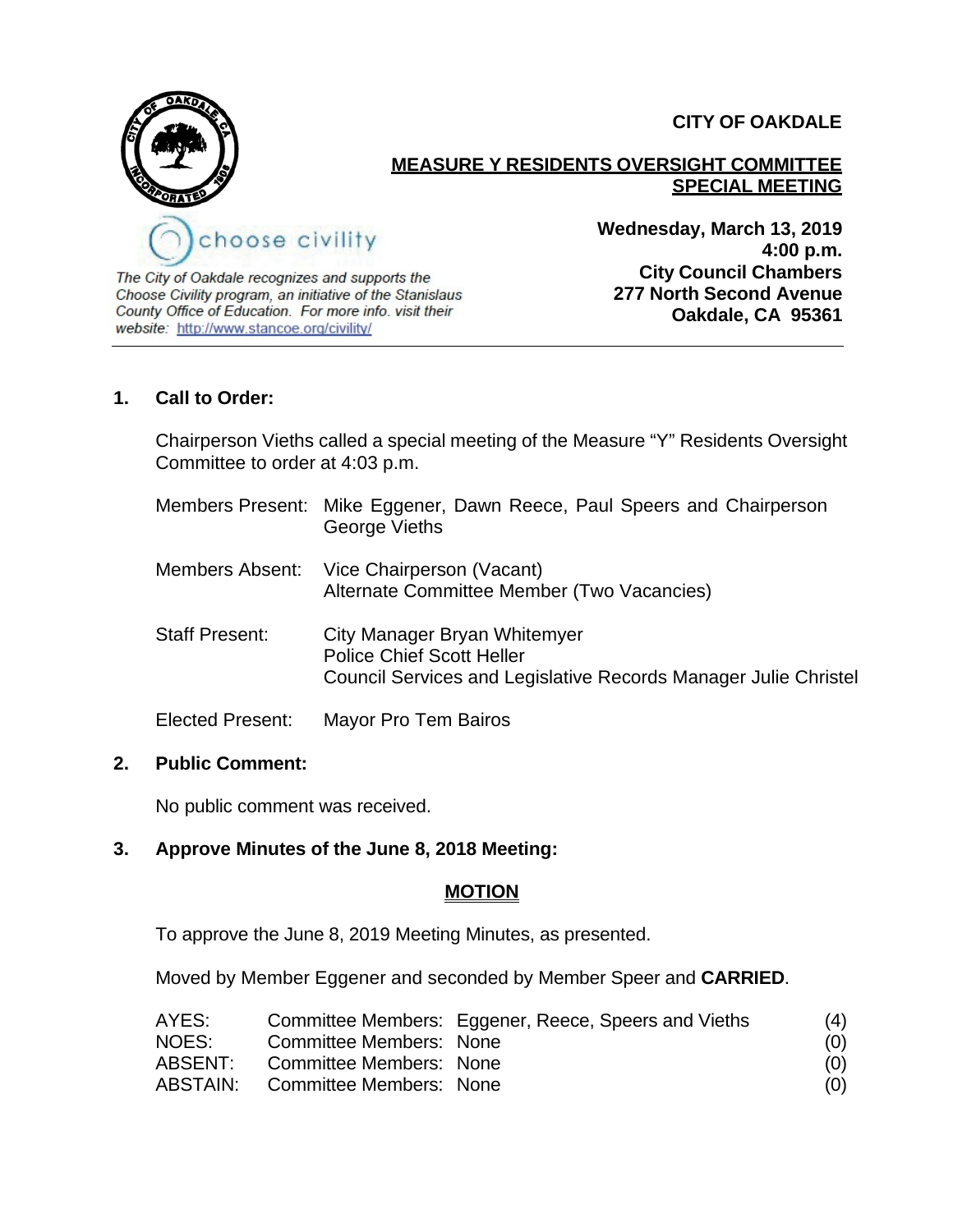Motion carried 4/0 by roll call vote.

## **4. Review and Discuss the Expenditures of Measure "Y" Funds for Fiscal Year 2017-2018 and Projected Measure "Y" Expenditures for Fiscal Year 2018-2019:**

A PowerPoint Presentation was provided.

City Manager Whitemyer provided a comprehensive staff report, updating, reviewing and discussing with the Oversight Committee expenditures of funds collected through the implementation of Measure Y, as well as the concerns of future public safety impacts once Measure Y expires.

He stated that over 90% of the revenue collected from Measure Y is used to help fund public safety services and continues to allow the City of Oakdale to improve its public safety services. It also helps fund the Senior Center, Community Center, street sweeping, and street lighting.

The Measure Y Residents Oversight Committee reviewed the details of the staff report with City Manager Whitemyer.

There was discussion regarding the allocation of funds between the Police Department and Fire Department and why the Police Department receives a larger portion of those funds (65%) than the Fire Department (35%). City Manager Whitemyer explained that we have always followed it is a 2 to 1 ratio for Police and Fire and have been consistently following the same model since the beginning of Measure O because it appears to work.

There was discussion regarding the ability to sustain the current levels of public safety service if Measure Y were to expire in 2020. City Manager Whitemyer spoke about some of the challenges the city has with attracting big box retailers such as the distance from Highway 99 and Interstate 5 to Oakdale, the proximity of existing big box retail companies as well as the growing popularity with e-commerce. All these factors make it difficult for Oakdale to attract companies interested in constructing brick and mortar retail.

There were no further questions.

#### **MOTION**

That the Measure "Y" Oversight Committee has reviewed and discussed the expenditures of Measure "Y" funds for Fiscal Year 2017-2018 and Projected Measure "Y" Expenditures for Fiscal Year 2018-2019 and have determined that the funds were spent on their intended purpose.

Moved by Member Speer, seconded by Member Eggener and **CARRIED**.